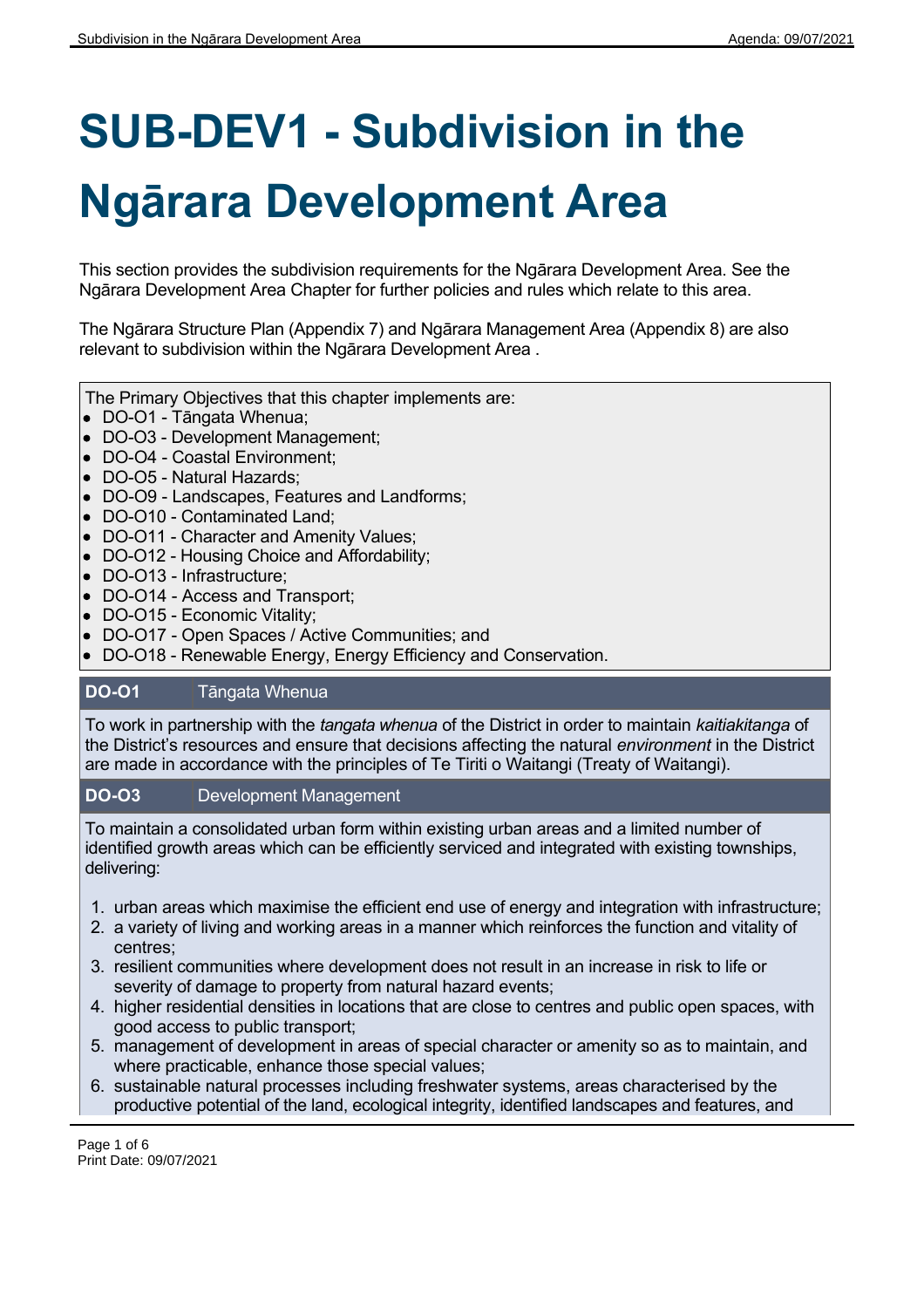other places of significant natural amenity;

- 7. an adequate supply of housing and areas for business/employment to meet the needs of the District's anticipated population which is provided at a rate and in a manner that can be sustained within the finite carrying capacity of the District; and
- 8. management of the location and effects of potentially incompatible land uses including any interface between such uses.

## **DO-O4** Coastal Environment

To have a coastal environment where:

- 1. areas of outstanding natural character and high natural character, outstanding natural features and landscapes, areas of significant indigenous vegetation and significant habitats of indigenous fauna are identified and protected;
- 2. areas of outstanding natural character and high natural character are restored where degraded;
- 3. the effects of inappropriate subdivision, use and development are avoided, remedied, or mitigated:
- 4. public access to and along the coast to facilitate active and passive recreational use is maintained and enhanced while managing inappropriate vehicle access; and
- 5. Inappropriate development does not result in further loss of coastal dunes in the area mapped as the coastal environment.

## **DO-O5** Natural Hazards

To ensure the safety and resilience of people and communities by avoiding exposure to increased levels of risk from natural hazards, while recognising the importance of natural processes and systems.

## **DO-O9** Landscapes, Features and Landforms

To protect the District's identified *outstanding natural features and landscapes* from inappropriate *subdivision*, use and *development*; and

- 1. maintain or enhance the landscape values of *special amenity landscapes* and identified significant landforms; and
- 2. avoid, remedy or mitigate adverse *effects* of *earthworks* on natural features and landforms.

## **DO-O10** Contaminated Land

To prevent or mitigate any adverse environmental *effect*s, including risks to human health and the *environment*, arising from past, present or future activities involving *contaminated land*.

## **DO-O11** Character and Amenity Values

To maintain and enhance the unique character and amenity values of the District's distinct communities so that residents and visitors enjoy:

- 1. relaxed, unique and distinct village identities and predominantly low-density residential areas characterised by the presence of mature vegetation, a variety of built forms, the retention of landforms and unique community identities;
- 2. vibrant, lively *town centres* supported by higher density residential and mixed use areas;
- 3. neighbourhood *centres*, village communities and employment areas characterised by high levels of amenity, accessibility and convenience;
- 4. productive rural areas, characterised by openness, natural landforms, areas and corridors of *indigenous vegetation*, and *primary production activities*; and
- 5. well managed interfaces between different types of land use areas (e.g. between living,

Page 2 of 6 Print Date: 09/07/2021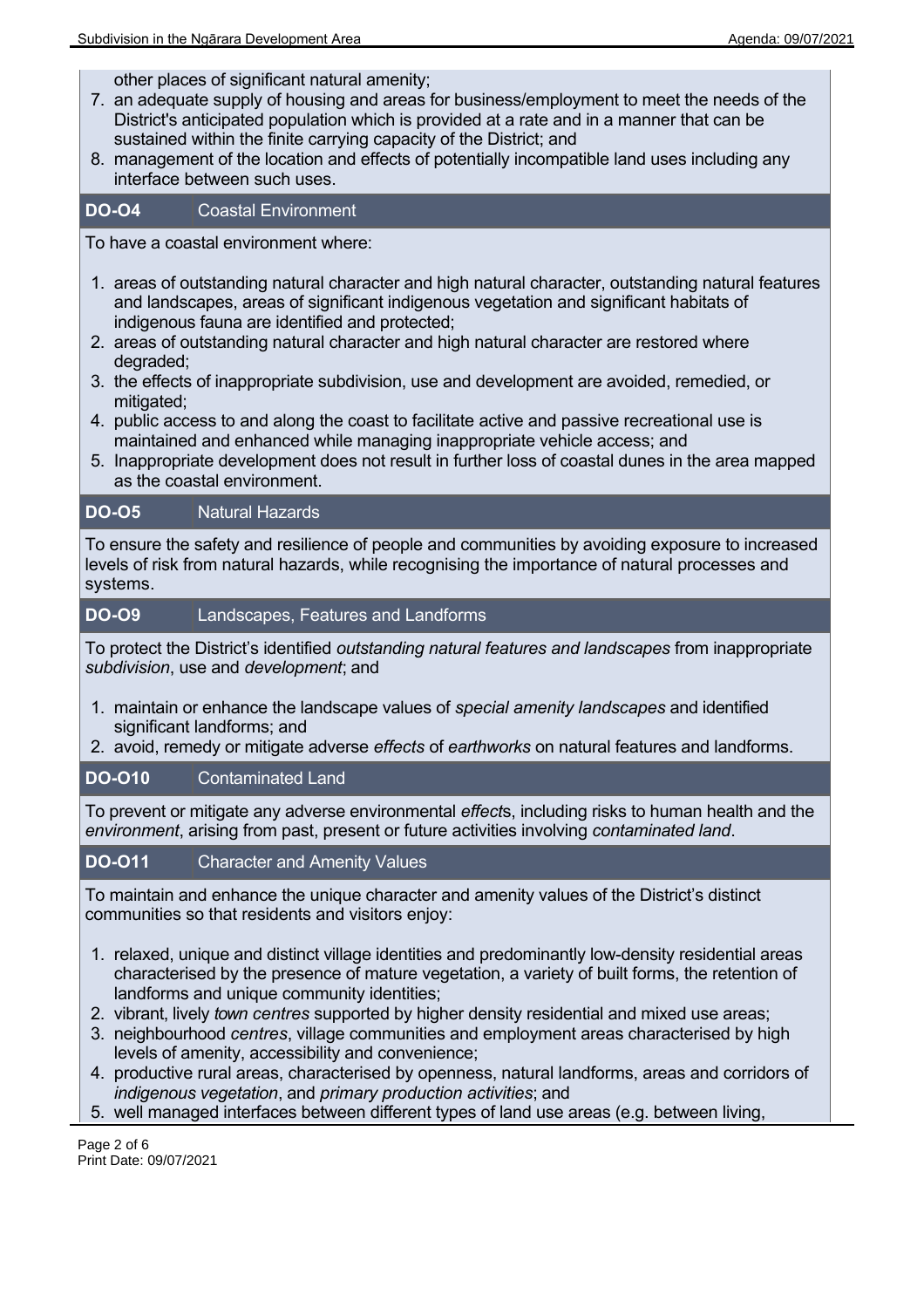working and rural areas and between potentially conflicting land uses, so as to minimise adverse *effect*s.

#### **DO-O12** Housing Choice and Affordability

To meet diverse community needs by increasing the amount of housing that:

- 1. is of densities, locations, types, attributes, size and tenure that meets the social and economic wellbeing needs of households in suitable urban and rural locations;
- 2. is affordable and adequate for lower income households; and
- 3. can respond to the changing needs of residents, regardless of age, mobility, health or lifestyle preference;

while enhancing the amenity of living environments and contributing to the sustainability of communities and compatibility with the goals of environmental sustainability, in particular resource, water and energy efficiency.

#### **DO-O13** Infrastructure

To recognise the importance and national, regional and local benefits of *infrastructure* and ensure the efficient *development*, maintenance and operation of an adequate level of social and physical *infrastructure* and services throughout the District that:

- 1. meets the needs of the community and the region; and
- 2. builds stronger community resilience, while avoiding, remedying or mitigating adverse *effects* on the *environment*.

## **DO-O14** Access and Transport

To ensure that the transport system in the District:

- 1. integrates with land use and urban form and maximises accessibility;
- 2. improves the efficiency of travel and maximises mode choice to enable people to act sustainably as well as improving the resilience and health of communities;
- 3. contributes to a strong economy;
- 4. avoids, remedies or mitigates adverse *effect*s on land uses;
- 5. does not have its function and operation unreasonably compromised by other activities;
- 6. is safe, fit for purpose, cost effective and provides good connectivity for all communities; and
- 7. provides for the integrated movement of people, goods and services.

## **DO-O15** Economic Vitality

To promote sustainable and on-going economic development of the local economy, including the rural sector, with improved number and quality of jobs and investment through:

1.

- a. encouraging *business activities* in appropriate locations within the District, principally through differentiating and managing various types of *business activities* both on the basis of the activity, and the potential local and strategic *effect*s of their operation;
- b. reinforcing a compact, well designed and sustainable regional form supported by an integrated *transport network*;
- c. enabling opportunities to make the economy more resilient and diverse;
- d. providing opportunities for the growth of a low carbon economy, including clean technology;
- e. minimising *reverse sensitivity effect*s on *business activities*, including *primary production activities* ; and

Page 3 of 6 Print Date: 09/07/2021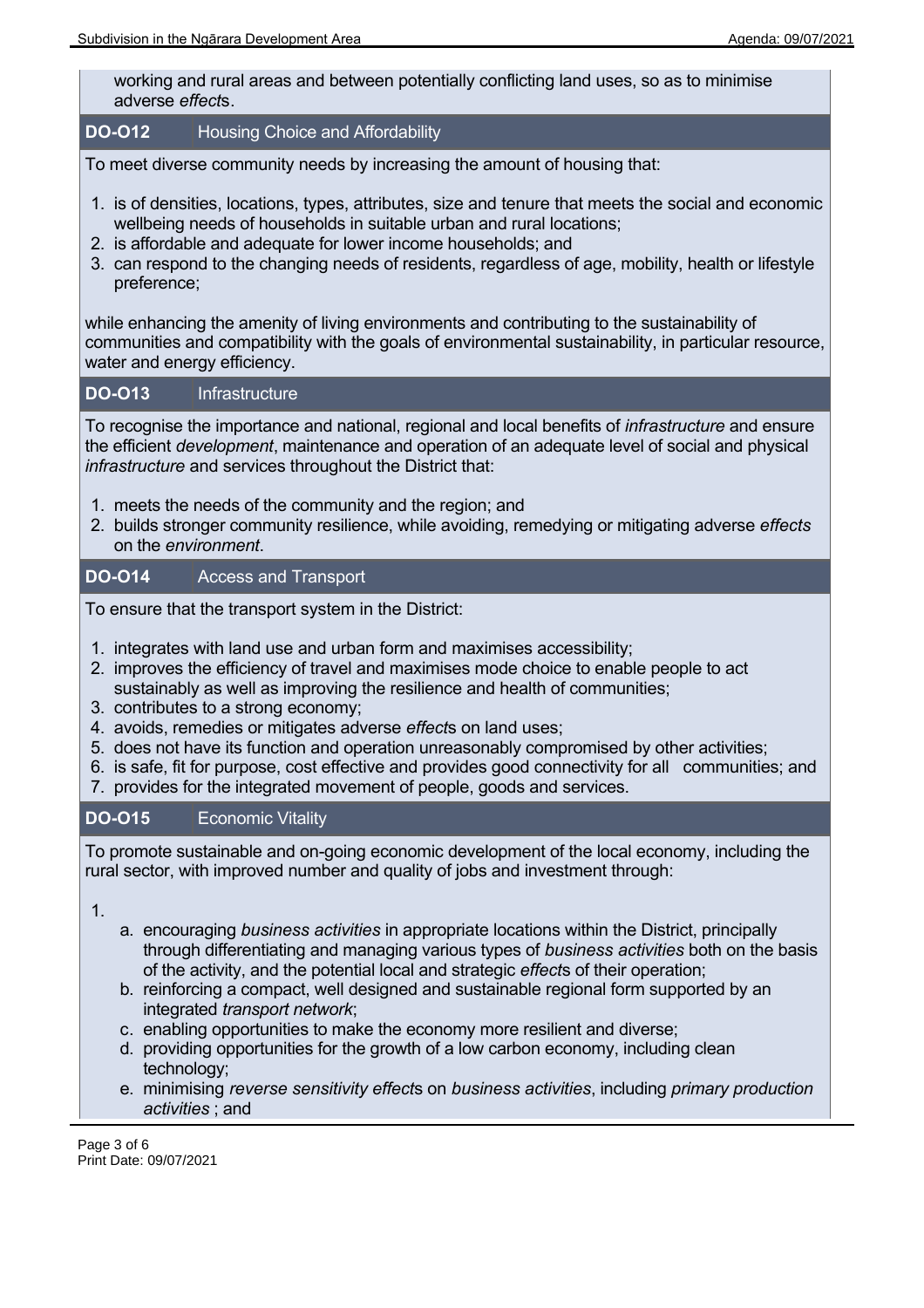f. enhancing the amenity of *Working Zones*;

while: 2.

- a. ensuring that economic growth and development is able to be efficiently serviced by *infrastructure*;
- b. encouraging commercial consolidation and the co-location of community services and facilities primarily within the *Paraparaumu Sub-Regional Centre* and *Town Centres*; and
- c. managing contamination, pollution, odour, noise and glare, associated with *business activities,* including *primary production activities*.

## **DO-O17** Open Spaces / Active Communities

To have a rich and diverse network of *open space* areas that:

- 1. is developed, used and maintained in a manner that does not give rise to significant adverse *effect*s on the natural and physical *environment*;
- 2. protects the District's cultural, ecological and *amenity values*, while allowing for the enhancement of the quality of *open space* areas;
- 3. supports the identity, health, cohesion and resilience of the District's communities; and
- 4. ensures that the present and future recreational and *open space* needs of the District are met.

#### **DO-O18** Renewable Energy, Energy Efficiency and Conservation

Increase the development and use of energy from renewable sources, including on-site systems, and efficiency and conservation of energy use while avoiding, remedying or mitigating adverse *effect*s on the *environment*.

Provisions in other chapters of the Plan may also be relevant.

| <b>Rules</b>                   |                                                                                                                                                                                                                                                                                                                                                                                                                                                                                                                                                     |                                                                                                                                                                                                                                                                                                                                                                                                                                                                                                            |  |
|--------------------------------|-----------------------------------------------------------------------------------------------------------------------------------------------------------------------------------------------------------------------------------------------------------------------------------------------------------------------------------------------------------------------------------------------------------------------------------------------------------------------------------------------------------------------------------------------------|------------------------------------------------------------------------------------------------------------------------------------------------------------------------------------------------------------------------------------------------------------------------------------------------------------------------------------------------------------------------------------------------------------------------------------------------------------------------------------------------------------|--|
| <b>SUB-DEV1-</b><br><b>R62</b> | Boundary adjustments or any subdivision of land in the Ngārara Development Area<br>where no additional allotments are created.<br>Boundary adjustment qualifying criteria apply to activities under this rule.<br>Cross lease updates are excluded from this rule.                                                                                                                                                                                                                                                                                  |                                                                                                                                                                                                                                                                                                                                                                                                                                                                                                            |  |
| Controlled<br>Activity         | <b>Standards</b><br>1. Each allotment must have legal and<br>physical access to a legal road.<br>2. No further <i>development</i> potential<br>shall be created as a result of the<br>subdivision. (i.e. through the<br>creation of a small <i>allotment</i> and a<br>larger allotment which can then be<br>further subdivided and would not<br>have met all restricted discretionary<br>activity standards including<br>minimum or average allotment sizes<br>prior to this <i>subdivision</i> occurring).<br>3. Public roads, public water supply | <b>Matters of Control</b><br>1. Design and layout, including any<br>associated earthworks.<br>2. Vehicle access points onto legal road<br>including the State Highway network,<br>and any transport effects.<br>3. The imposition of conditions to<br>manage visual, character and<br>amenity effects.<br>4. The location of any associated<br>building area relative to any identified<br>natural hazards, historic heritage<br>features, notable tree, ecological site,<br>key indigenous tree, rare and |  |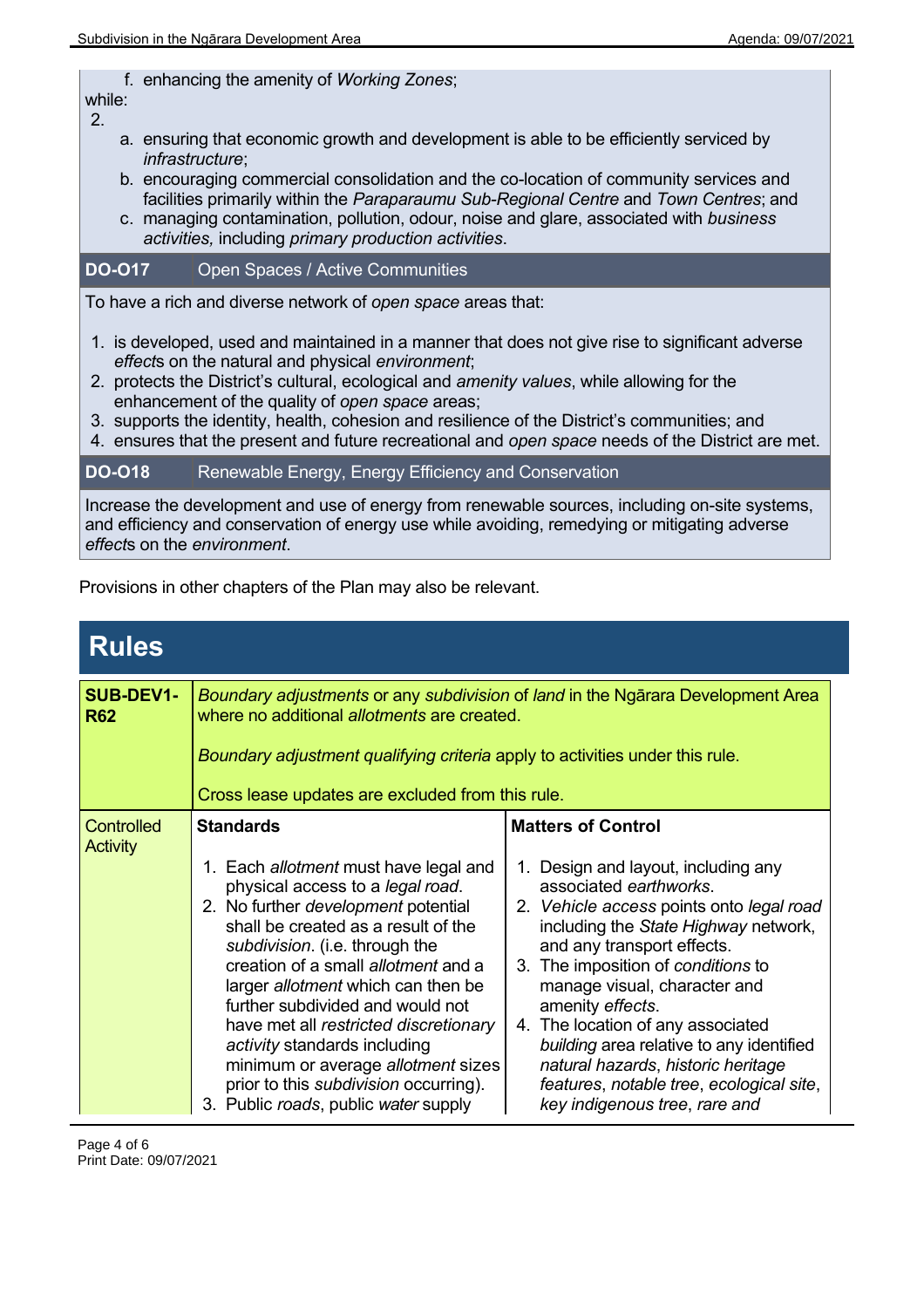|                                                              | systems, sanitary drainage systems<br>and surface water drainage systems<br>must be available to serve the<br>subdivision.<br>4. The relevant subdivision standards<br>under Rule SUB-RES-R27 must be<br>complied with.<br>Boundary adjustment qualifying criteria:<br>The adjustment of boundaries is for the<br>rationalisation of existing boundaries to<br>improve the practicality of existing<br>allotments.                                                                                                                                                                                                                                                                                                  | threatened vegetation species,<br>geological feature, outstanding natural<br>feature and landscape or area of high<br>natural character.<br>5. The imposition of conditions in<br>accordance with Council's<br><b>Subdivision and Development</b><br>Principles and Requirements 2012.<br>6. The imposition of financial<br>contributions in accordance with the<br>Financial Contributions chapter.<br><b>Note:</b> Other contributions may be<br>applicable under the provisions of the<br>Local Government Act 2002.<br>7. The imposition of conditions in<br>accordance with Sections 108 and<br>220 of the Resource Management Act<br>1991.<br>8. The design, size, shape and location<br>of reserves and esplanade reserves.                                                                          |
|--------------------------------------------------------------|---------------------------------------------------------------------------------------------------------------------------------------------------------------------------------------------------------------------------------------------------------------------------------------------------------------------------------------------------------------------------------------------------------------------------------------------------------------------------------------------------------------------------------------------------------------------------------------------------------------------------------------------------------------------------------------------------------------------|-------------------------------------------------------------------------------------------------------------------------------------------------------------------------------------------------------------------------------------------------------------------------------------------------------------------------------------------------------------------------------------------------------------------------------------------------------------------------------------------------------------------------------------------------------------------------------------------------------------------------------------------------------------------------------------------------------------------------------------------------------------------------------------------------------------|
| <b>SUB-DEV1-</b><br><b>R63</b>                               | Subdivision within the Waimeha North Neighbourhood Development Area, as<br>identified in the Ngārara Development Area Structure Plan in Appendix 7.                                                                                                                                                                                                                                                                                                                                                                                                                                                                                                                                                                 |                                                                                                                                                                                                                                                                                                                                                                                                                                                                                                                                                                                                                                                                                                                                                                                                             |
| <b>Restricted</b><br><b>Discretionary</b><br><b>Activity</b> | <b>Standards</b><br>1. The subdivision shall be in general<br>accordance with the Ngarara Zone<br>Structure Plan and be for activities<br>that are identified as anticipated<br>activities in the Structure Plan for<br>the Waimeha North Neighbourhood<br>Development Area.<br><b>Access</b><br>2. Each allotment must have legal and<br>physical access to a legal road.<br><b>Size and frontage</b><br>3. Each allotment shall have an<br>average area (exclusive of access)<br>of:<br>a. 200m <sup>2</sup> for <i>subject sites</i><br>identified as Mixed Use,<br>b. 300m <sup>2</sup> for <i>subject sites</i><br>identified as Apartment or<br>Residential A (excluding the<br>multi unit allotments next to | <b>Matters of Discretion</b><br>1. The extent of consistency with the<br>Structure Plan for the Waimeha North<br>Neighbourhood Development Area in<br>Appendix 7 and Appendix 8.<br>2. Amenity effects.<br>3. Council's Subdivision and<br>Development Principles and<br>Requirements, 2012.<br>4. The imposition of financial<br>contributions in accordance with the<br>Financial Contributions chapter.<br><b>Note: Other contributions may be</b><br>applicable under the provisions of the<br>Local Government Act 2002.<br>5. Vehicle access points onto legal road<br>including the State Highway Network<br>and any transport effects.<br>6. Any legal mechanisms required for<br>legal access.<br>7. Council's Crime Prevention through<br><b>Environmental Design Guidelines</b><br>(Appendix 6). |